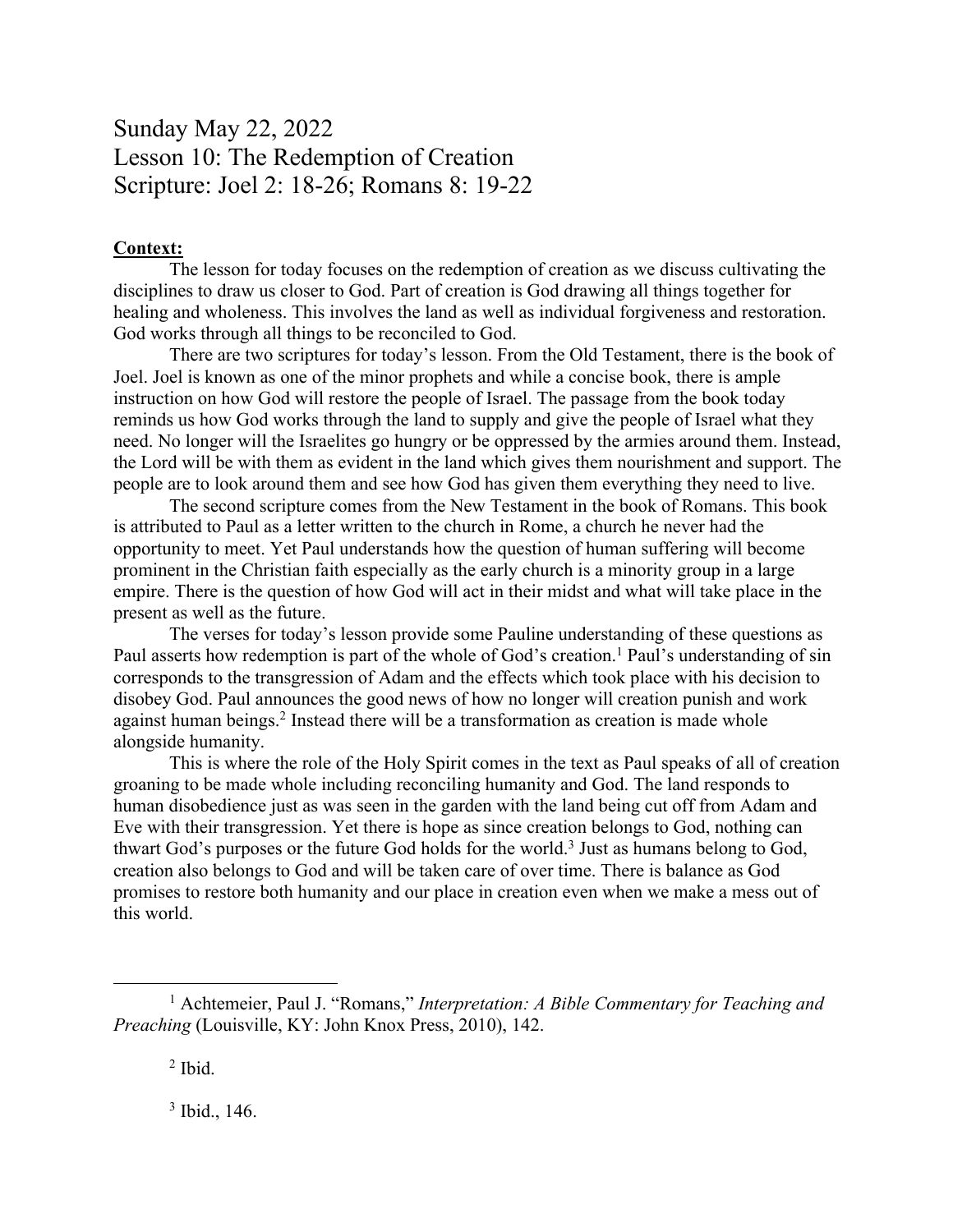## **Application**

For the past several weeks, we have examined how creation plays a role in our discipleship and ways we can respond to God. We are reminded how humans are part of creation and the limits as we think of the Creator God who is over all things. As we look at creation, we are reminded of the gifts there as well as the seasons which we see in our own walks with our Lord.

The Old Testament text today reminds us of how the land replenishes us. I have come to find creation nurtures us in several ways. Firstly, as Joel reminds us, the land gives us what we need to feed our bodies. At the right seasons of the year, we receive certain things to nourish us. There is the season for strawberries, peaches, oranges, and apples. As we look to the land, we are given what we need so we need not feel neglected or malnourished. Even during allergy season, all we must do is find local honey and soon we can breathe again. I hope especially as we enter the summer season, we can all find the places where we can feed upon fresh fruits and vegetables, being reminded of God's bounty which comes to restore our souls.

We also find how nature can give us perspective and the aesthetic effects of seeing the land around us. One of the reasons we see so many people going on holiday during the summer is not just the fact school is out as we also see the seasons change so there are clear sights and beautiful landscapes transformed to show the bright colors of the world. Life is greener and one can get out in the sun and soak it all up. Creation reminds us of how-to sing praise to God and give thanks for the beauty of life.

Yet our scripture also reminds us of how creation can teach us even how to regulate and understand ourselves a little more clearly. The book of Romans speaks of creation groaning within itself, yearning to be made whole and unified. There are birth pangs which emerge from it and as we watch, we see things be brought up to the surface of what has been churning underneath.

I have often felt creation can teach us to pay closer attention to what is going on within ourselves. For example, if you have ever seen a rain come out of nowhere, you think of how the same comes to us when we process feelings. We go through something or have something happen, and eventually we just let tears flow out which have been sitting there for a bit.

Often the times when we are at our worst is when we do not process the things going underneath the surface. We deny what we need to name or process for the sake of appearing or being a certain way. We present what we want to the world and believe there is nothing we need to do or consider.

Yet in looking in nature, we rarely see this thought process play out. The rain will come and nourish the ground even if there isn't a cloud in the sky an hour before. Ivy growing on the side of the house will continue to creep alongside and go into every crevice it can find. When the water snake sees a kayaker, they hide for cover to protect themselves.

Creation teaches us there is an order for life and we would best do well to pay attention to ourselves and where we find ourselves in creation. Even the changing of the seasons reminds us of how there are times for everything to happen. If we do not process the world and examine ourselves and what's going on within us, we often miss out on how God is working to transform or make us whole.

Our God is in the business of making things and people whole. This means in time we will need to turn ourselves over to God and allow things to just be whether it's hard feelings or emotions, processing pain and anger, or allowing ourselves to experience joy and grief all tied up together. God takes those things and uses them to mend our souls and just as creation cries out to